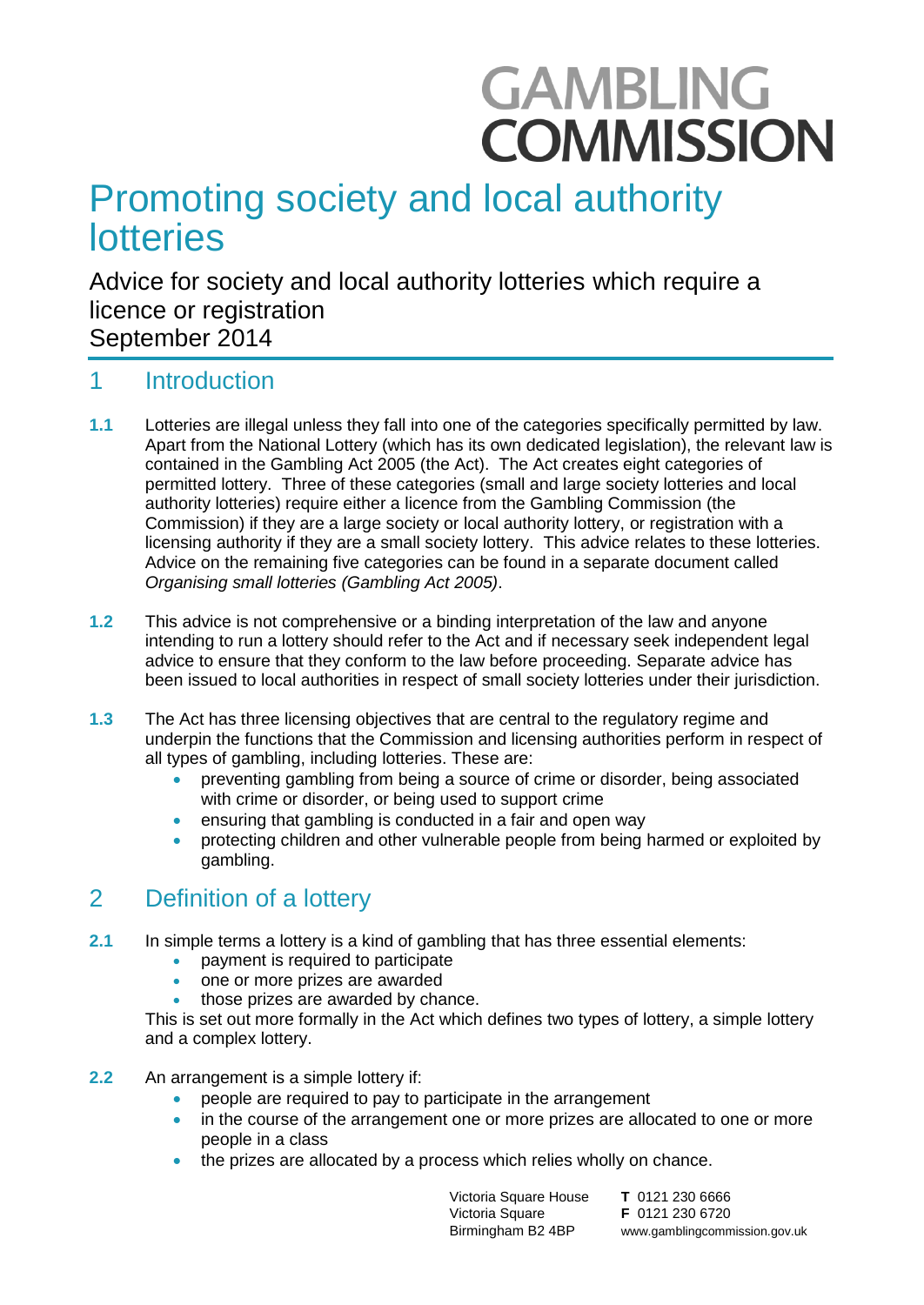- **2.3** An arrangement is a complex lottery if:
	- people are required to pay to participate in the arrangement
	- in the course of the arrangement one or more prizes are allocated to one or more people in a class
	- the prizes are allocated by a series of processes
	- the first of those processes relies wholly on chance.
- **2.4** In addition, section 14(5) of the Act stipulates that, for the purpose of these definitions, a process that requires people to exercise skill or judgment or display knowledge is to be treated as relying wholly on chance if:
	- the requirement cannot reasonably be expected to prevent a significant proportion of people who participate in the arrangement from receiving a prize
	- it cannot reasonably be expected to prevent a significant proportion of people who wish to participate in the arrangement from doing so.

## 3 Meaning of society and local authority lotteries

#### **Society lotteries**

- **3.1** Society lotteries are lotteries promoted for the benefit of a non-commercial society. Such societies are organisations that have distinct aims and objectives and meet the definition of a non-commercial society set out in the Act.
- **3.2** A society is non-commercial if it is established and conducted:
	- **for charitable purposes**
	- for the purpose of enabling participation in, or of supporting, sport, athletics or a cultural activity
	- for any other non-commercial purpose other than that of private gain.

#### **Local authority lotteries**

**3.3** Local authority lotteries are lotteries promoted by local authorities themselves. These differ from society lotteries registered with a licensing authority. Authorities may use the net proceeds of such lotteries for any purpose for which they have power to incur expenditure.

## 4 Large society and local authority lottery licensing requirements

- **4.1** A society lottery is a large lottery and may only be run under an operating licence issued by the Commission if the arrangements for that lottery are such that total proceeds (ticket sales) from it:
	- may in a single society lottery exceed £20,000,
	- or the proceeds of previous lotteries in the same calendar year have already reached or may, taking into account the lottery in question reach £250,000 in one calendar year.
- **4.2** If a society promotes a lottery which, applying the above rules, is a large lottery (the first lottery) then every subsequent lottery it promotes in that year and in the following three years will also be a large lottery and will require the society to hold a lottery operating licence issued by the Commission.
- **4.3** All local authority lotteries must be run under an operating licence issued by the Commission.
- **4.4** Societies and local authorities that allow players to participate in their lotteries by means of remote communication (internet, telephone etc) will be required to hold a remote lottery operating licence, whether or not their activities also require them to hold a non remote lottery operating licence.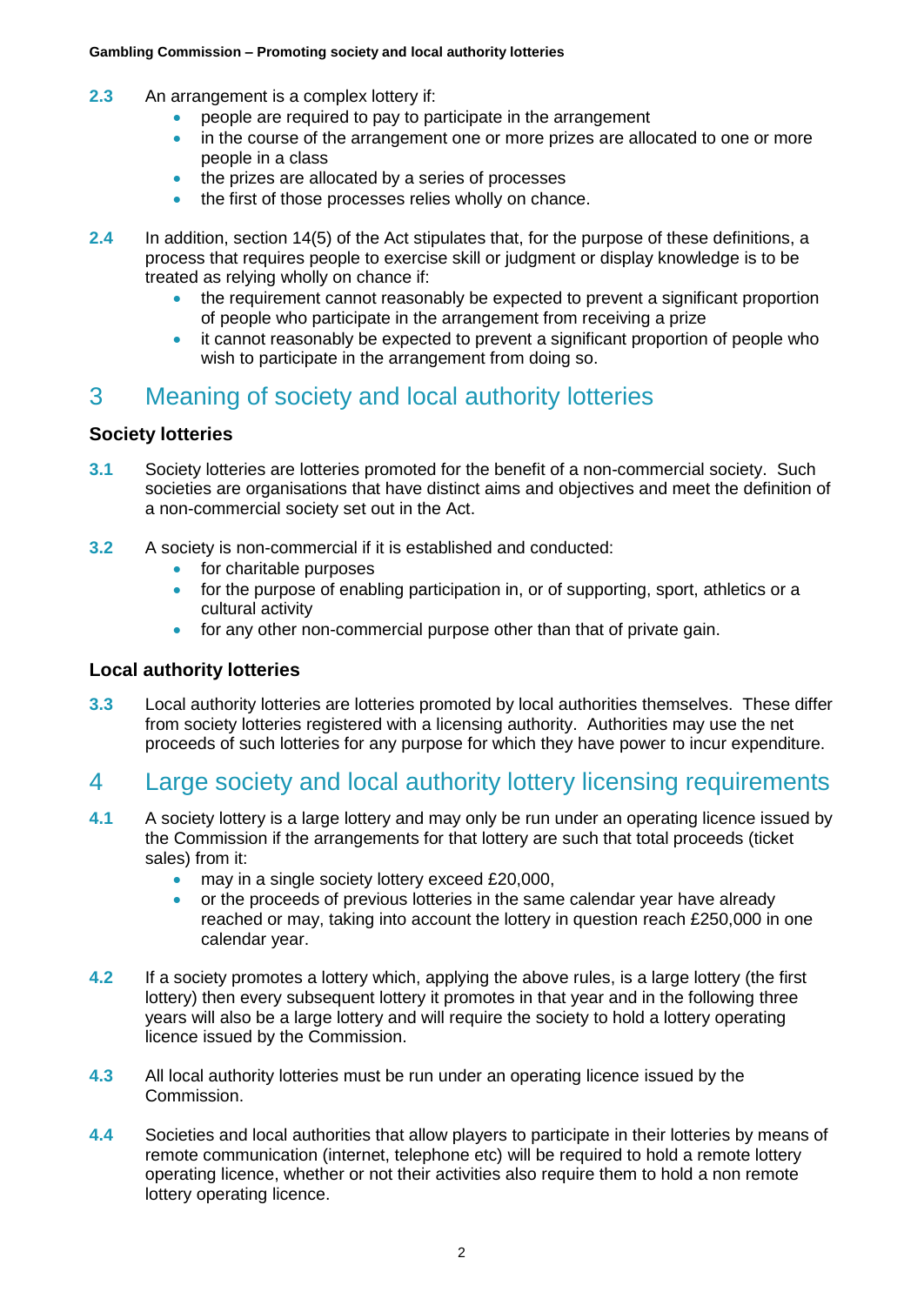**4.5** General information about the Commission's licensing requirements is given in this document. Specific guidance is available on the Commission's website.

## 5 Small society lotteries

- **5.1** Societies that run small society lotteries, that is to say lotteries in which no more than £20,000 worth of tickets are put on sale and where the society's aggregate proceeds from lotteries do not exceed £250,000 a year may operate without a Commission licence provided they register with their licensing authority. Where it becomes apparent that a small society lottery will exceed either of the monetary limits, it is the responsibility of the society to ensure they apply to the Commission for a licence, before the limit is exceeded.
- **5.2** The promoting society of a small society lottery must, throughout the period during which the lottery is promoted, be registered with a licensing authority in England and Wales or a licensing board in Scotland.
- **5.3** The societies are required to be registered with their licensing authority in the area where their principal office is located. If the local authority believes that the society's principal office is situated in another area it should inform the society as soon as possible and if possible inform that other authority.
- **5.4** Details of registration requirements and procedures can be obtained from the licensing department of the relevant local authority.
- **5.5** Societies that run small society lotteries under registration with a licensing authority and that sell tickets by means of remote communication (internet, telephone etc) are not required to hold a remote gambling licence issued by the Commission.

## 6 Personal Management Licences

- **6.1** A society or local authority licensed by the Gambling Commission is required to have at least one Personal Management Licence (PML) holder if they have more than three people in qualifying positions.
- **6.2** A qualifying position is one where an individual by the terms of their appointment has primary responsibility for:
	- the management of the licensed activity (ie the lottery)
	- the financial affairs of the society
	- ensuring the society complies with the requirements of the Gambling Act
	- $\bullet$  the marketing of the lottery
	- management of the IT used in connection with the lottery.
- **6.3** In deciding who should hold the PML a society or local authority should identify the relevant senior individual who takes overall management responsibility for the promotion and proper management of the lottery and for compliance with the regulatory regime as a whole. The PML holder must be a trustee or officer of an unincorporated society, a director of a corporate society or a partner where the society is a partnership. In the case of a local authority lottery the PML holder must be someone in a senior management post who holds the relevant delegated authority from the licensing authority.
- **6.4** If a society has three or fewer people in qualifying positions they will qualify as a small scale operator and will be exempt from the need to have a PML holder. In those circumstances one individual from the society who is identified as the senior person responsible for the overall conduct of the lottery (usually the chief executive, a trustee, director or member of the senior management board) must complete the personal declaration (Annex A) of the Operating Licence application form and submit it to the Commission along with a Criminal Records Bureau form.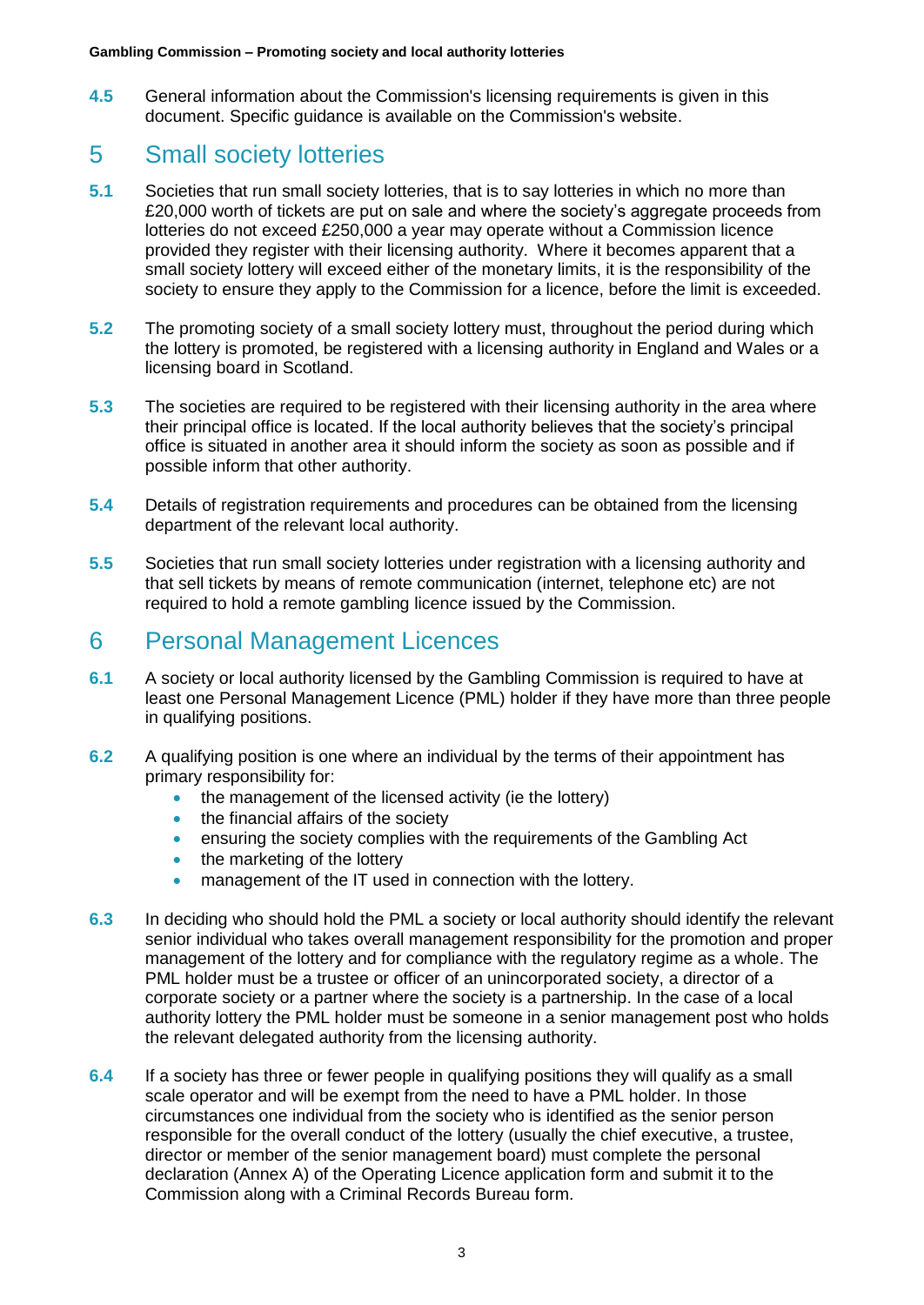- **6.5** A society must not operate any lottery unless it has at least one PML holder or at least one Individual who has submitted an Annex A and is named on the operating licence. If the people holding PMLs or the people who have previously submitted Annex A Personal Declarations under the small scale operator exemption change, the society must notify the Commission as soon as possible. If departures leave the society without a PML holder or anyone who has submitted an Annex A, then a new individual needs to make an application for a PML, or in the case of those operators subject to the small scale operator exemption, submit an Annex A. The latter will also require an amendment to the operating licence. Both instances will require a Criminal Records Bureau check as well as appropriate payment.
- **6.6** Detailed guidance on PMLs and the small scale operator exemption are available on the Commission's website.

## 7 External Lottery Managers

- **7.1** A licensed or registered society or local authority may employ an external lottery manager (ELM) to manage all or part of its lottery. An ELM is defined in section 257 of the Act as someone that is a person or a body who makes arrangements for a lottery on behalf of a society or local authority but is not a member, officer or employee of the society or authority.
- **7.2** All ELMs must hold a lottery manager's operating licence issued by the Commission before they can manage a licensed society or local authority lottery or a society lottery registered with a local authority. It is the responsibility of the society or local authority to ensure that before employing anyone to manage all or part of their lottery that person or body holds a valid lottery manager's operating licence issued by the Commission. A list of licensed ELMs is available on the Commission's website.
- **7.3** The fact that a society or local authority may employ a licensed ELM to manage all or part of its lottery does not absolve the society or local authority from its responsibility for ensuring that the lottery is conducted in such a way as to ensure that it is lawful and fully complies with all licence conditions and the codes of practice. Both the society or local authority and the ELM require an operating licence from the Commission.
- **7.4** ELMs are also required to hold Personal Management Licences for a range of directors and senior managers, including the managing director, chief executive, finance director, compliance manager, marketing manager and IT manager.
- **7.5** ELMs also need to hold a remote gambling licence if they intend to sell tickets by means of remote communication (internet, telephone etc).

## 8 External Lottery Managers and service providers

- **8.1** Uncertainty can arise as to whether services provided to societies or local authorities amount to the promotion or facilitation of a lottery, in which case the provider needs an ELM licence if they are to avoid committing an offence, or instead amount to the provision of services which do not amount to promotion or facilitation, in which case no licence is needed. The following paragraphs give some guidance on the distinction. But anyone who is uncertain whether the services provided require the provider to hold an ELM licence should contact the Commission for advice.
- **8.2** Under section 252 of the Act, a person promotes a lottery if they make or participate in making the arrangements for a lottery. It says further that a person promotes a lottery in particular if they:
	- make arrangements for the printing of tickets
	- make arrangements for the printing, publication and distribution of promotional material
	- make arrangements to advertise a lottery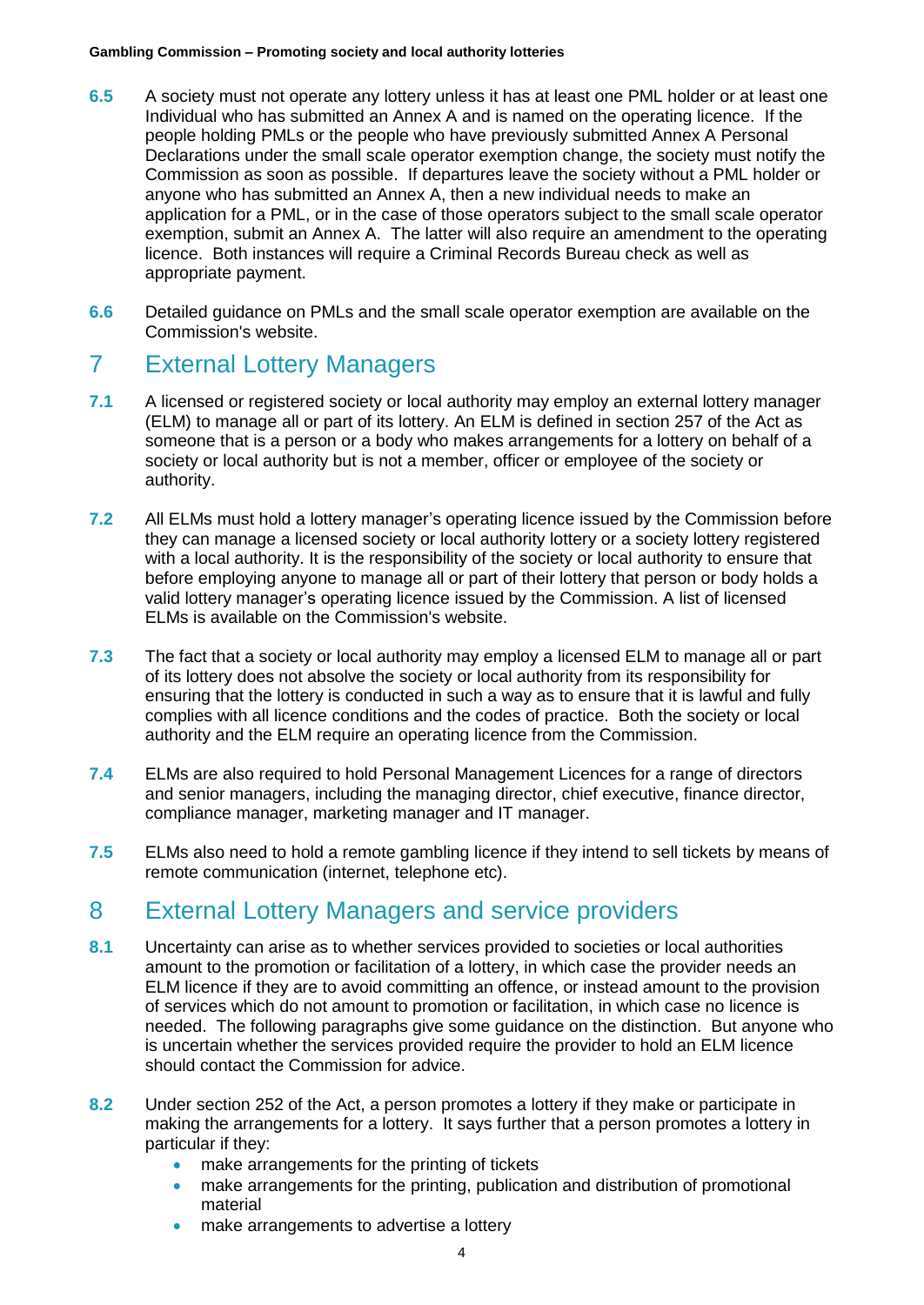- invite an individual to participate in a lottery
- sell or supply tickets
- offer to sell or supply tickets
- use premises for the purpose of allocating prizes or for any other purpose connected with the administration of a lottery.

Promotional material is defined as a document that advertises, invites participation, contains information about how to participate, or lists winners, in a particular lottery.

- **8.3** A person commits an offence under the Act if they carry out any of these activities on behalf of a society or local authority unless:
	- they are an officer, employee or a member of a licensed or registered society or local authority
	- or they are a licensed ELM directed by a society or local authority to run all or part of its lottery.
- **8.4** Under section 259, a person facilitates a lottery if they:
	- print lottery tickets for a specified lottery
	- **•** print promotional material for a specified lottery
	- advertise a specified lottery.

A person commits an offence of facilitating a society or local authority lottery unless they act in accordance with an operating licence.

- **8.5** Whether or not a person or body carrying out activities on behalf of a society or local authority requires licensing as an ELM will depend on the activities they conduct and whether they amount to either promoting or facilitating a lottery and, if so, the circumstances in which they carry out those activities. For instance companies which print tickets for or which advertise lotteries under direction from licensed or registered societies or licensed ELMs do not themselves require a licence because, although they are facilitating a lottery, they are acting in accordance with a licence held by someone else.
- **8.6** To take another example, direct mailing companies employed by society lotteries may be classed as either a service provider or ELM, depending on the functions they carry out. If their only role is to post tickets to people to participate in the lottery from a list provided by the society or ELM, the Commission does not think they are doing any of the things that fall into the definition above of promoting a lottery. However, where a person or body is responsible for and manages part or all of the lottery and decides issues such as where to target promotional material, sources people to enter the lottery and deals with ticket transactions, they are carrying out functions that are caught by the definition of promoting a lottery and require a licence.
- **8.7** The Commission considers that the Act provides a comprehensive definition of what amounts to promoting or facilitating a lottery for the purpose of determining whether an ELM licence is needed for people or bodies providing services to societies or local authorities. In cases where there is doubt whether or not a person or body is acting in the role of an ELM, the Commission will have regard to the overall management and degree of control of the lottery undertaken by the society and the other party in question. Where the person or body making any of the arrangements for a society or local authority lottery, for example, has control of how the lottery is promoted and managed, the Commission's view is that they will be acting as an ELM and will need to hold the relevant operating licence issued by the Commission if they are to avoid committing an offence under the Act. Key indicators the Commission uses in reaching a conclusion include:
	- who decides how the lottery scheme will operate and when changes to the scheme should be made
	- who controls the promotion, marketing and advertising of the lottery
	- who sells the tickets
	- who pays the prizes
	- who appoints and manages sub contractors
	- banking arrangements and the process for handling the proceeds of the lottery
	- the contractual agreements between the society and the other party.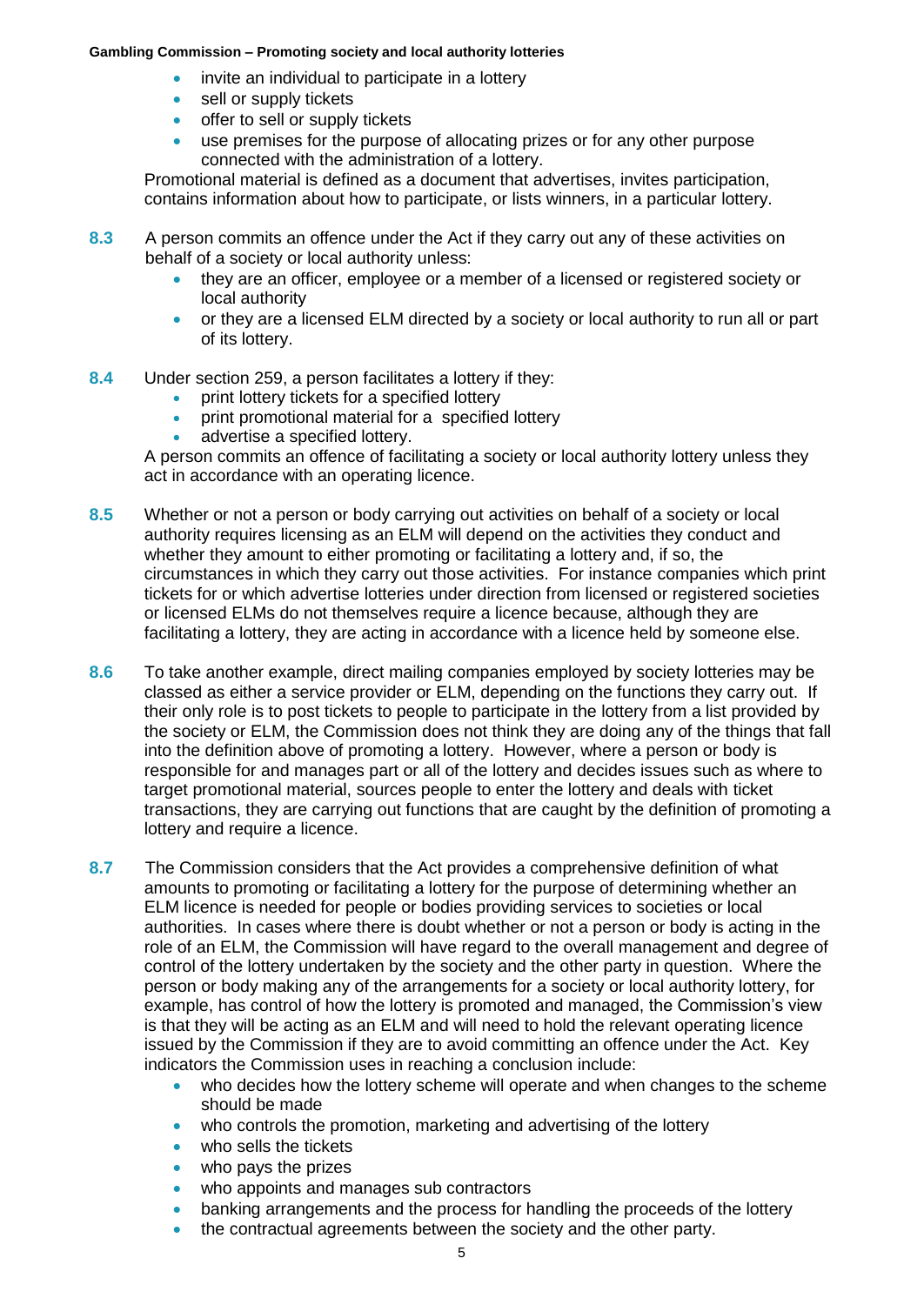## 9 Remote lotteries

- **9.1** Section 4 of the Gambling Act specifies that remote gambling means gambling in which people participate by the use of remote communication including the internet, telephone, television, radio or any other electronic or technological method of communication. Normal letter post is not a form of remote communication for the purposes of the Act.
- **9.2** Societies and local authorities requiring licensing by the Commission and which allow players to participate in their lotteries by means of remote communication will be required to hold a remote lottery operating licence. For example, those accepting payments by telephone, or over the internet, will require a remote operating licence.
- **9.3** Holders of a remote lottery operating licence will be required to comply with the technical standards and the other specific licence conditions and codes of practice issued by the Commission that relate to remote gambling. Only remote lottery operating licence holders that accept more than £250,000 worth of entries by remote means per year will be required to meet the full testing and third party security audit requirements. Further details are available on the Commission's website.
- **9.4** Societies registered with licensing authorities that allow people to participate in their lottery by way of remote communication are not required to hold a remote lottery operating licence.

#### 10 Gambling Commission licence conditions and codes of practice

- **10.1** All societies and local authorities licensed by the Commission to run lotteries are required to comply with the specific licence conditions and codes of practice relevant to them. The specific licence conditions are set out at the time a licence is issued.
- **10.2** Some of the licence conditions and requirements of the codes of practice are referred to below. Specific details are contained in the Commission's *Licence Conditions and Codes of Practice*, which is available on the Commission's website.

#### 11 Society and local authority lotteries - proceeds and other monetary limits

- **11.1** A society or local authority lottery must apply a minimum of 20% of the gross proceeds of each lottery directly to the purposes of the society or in the case of a local authority a purpose for which the authority has power to incur expenditure.
- **11.2** Up to a maximum of 80% of the gross proceeds of each lottery may be divided between prizes and the expenses of the lottery.
- **11.3** In a single large society or local authority lottery the maximum value of tickets that can be sold is £4 million. The maximum aggregate value of lottery tickets that can be sold in any calendar year is £10 million.
- **11.4** The maximum prize in a single lottery is £25,000 in the case of a small society lottery and £25,000 or 10% of the proceeds (gross ticket sales), whichever is greater, in the case of a large society or local authority lottery. Therefore, a society that sells the maximum number of tickets in a single large lottery (£4 million) could award a maximum top prize of £400,000.
- **11.5** Rollovers are permitted provided the maximum single prize limit is not breached.
- **11.6** Every ticket in the lottery must be the same price and the cost of purchased tickets must be paid to the society before entry into the draw is allowed.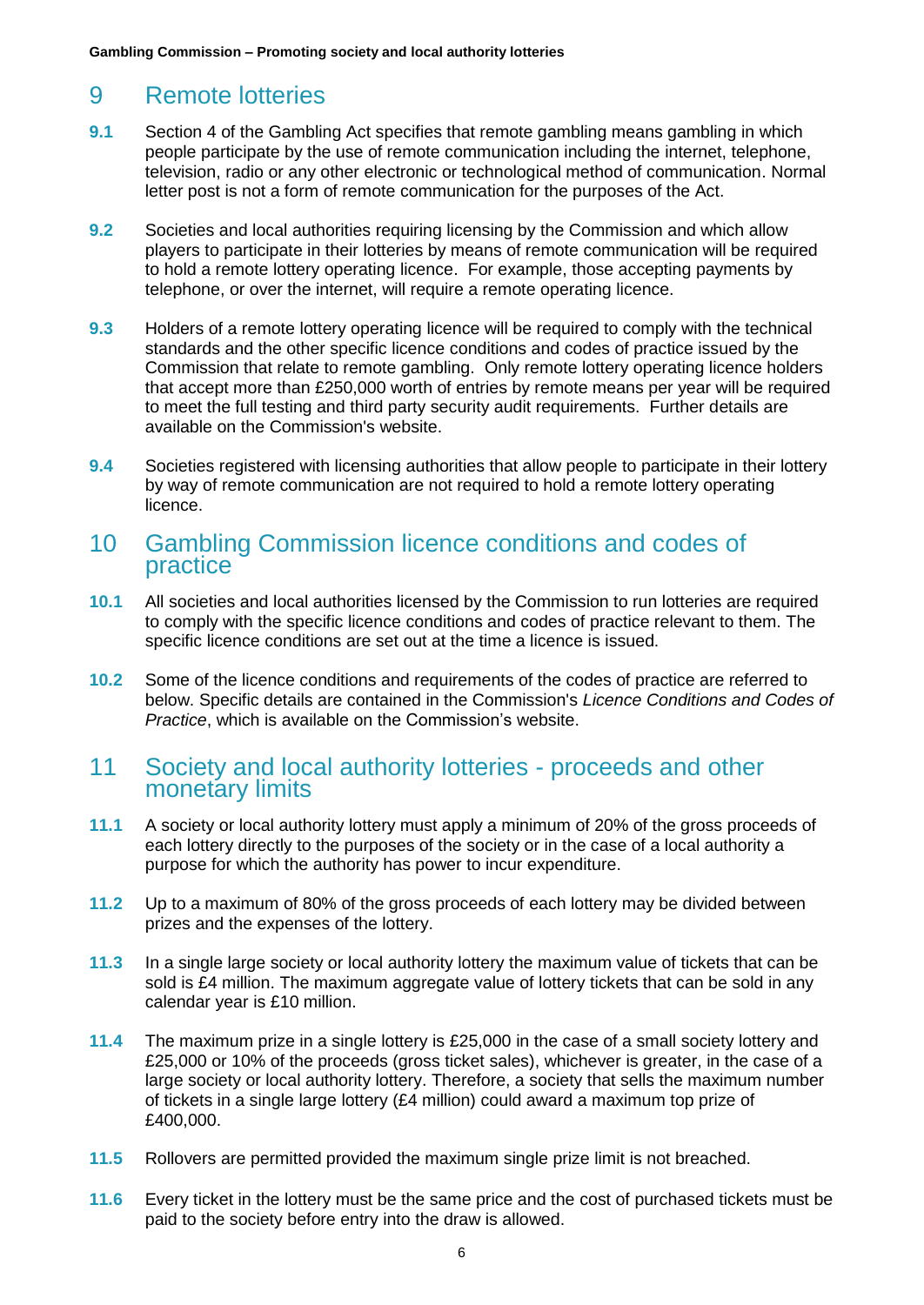- **11.7** There is no maximum price of a lottery ticket.
- **11.8** No lottery organised by a large society or local authority may operate in such a way that a player can win a prize greater than the statutory prize limit of £400,000.
- **11.9** No lottery organised by a large society or local authority may be linked to any other lottery in such a way that a person who wins a prize in one also wins a prize in another, unless the aggregate of those prizes is less than or equal to the statutory prize limit of £400,000.
- **11.10** Where separate lotteries have a feature that allows a player to win a larger prize than the statutory maximum of £400,000 by selecting the same numbers in different lotteries and these lotteries are decided by the same draw, no advertisement or other marketing of the lotteries may refer to this feature. A lottery cannot be linked to a prize competition or free draw if the maximum amount which a person can win is more that £400,000 in aggregate.

## 12 Ticket information

- **12.1** All tickets in a society lottery licensed by the Commission or registered with a local authority must state:
	- the name of the society on whose behalf the lottery is being promoted
	- the price of the ticket
	- the name and address of the member of the society responsible for the promotion of the lottery. In the case of a small society lottery run under local authority registration the name and address of the ELM if there is one may be given as an alternative
	- the date of the draw, or the means by which the date may be determined
	- the fact, where that is the case, that the society is licensed by the Commission
	- the website address of the Commission, if licensed by the Commission.
- **12.2** Tickets that are issued through a form of remote communication or any other electronic manner must specify the information above to the purchaser of the ticket and ensure that the message can be either retained (saved) or printed.

#### 13 Sale of tickets

- **13.1** Tickets in society and local authority lotteries promoted under licence from the Commission must not be sold to anyone in a street. Tickets may be sold by a person in a static structure such as a kiosk or display stand, from a shop premises in a street, or door to door. For this purpose a 'street' includes any bridges, road, lane, footway, subway, square, court, alley or passage (including passages through enclosed premises such as shopping malls) whether a thoroughfare or not. Society lotteries and/or the responsible ELM must also ensure that they have any necessary local authority permissions, such as a street trading licence. The Commission has recommended to licensing authorities that they also apply this restriction to small society lotteries. Small societies should check with the licensing authority they are registered with.
- **13.2** Lottery tickets must not be sold to, or by, those under the age of 16.
- **13.3** Society lottery tickets may be sold from vending machines. These machines may be sited anywhere that a society lottery ticket can be sold (see 13.1). They are not subject to restrictions on the number that can be sited and no licence is required to site or supply them. However, licensed operators (societies and/or ELMs) must ensure that they fulfil their social responsibility duties under the licence conditions and codes of practice in respect of preventing underage play and problem gambling. In the case of lottery ticket vending machines the operator may wish to ensure that the machine is located in a supervised area or that some other arrangements are put in place to prevent underage and problem gambling.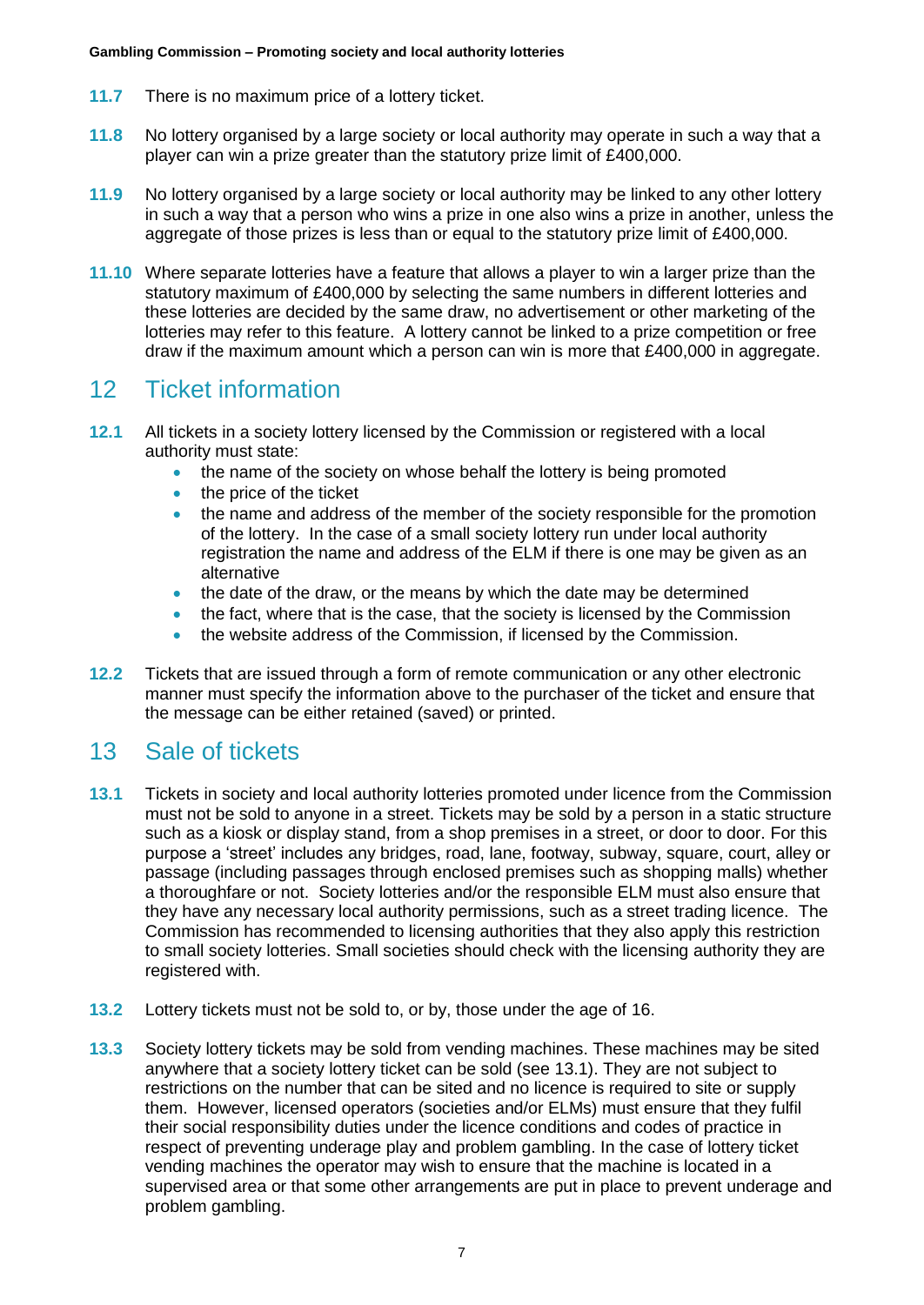**13.4** To minimise the risk of fraud, societies licensed by the Commission should adopt one or

more of the following measures when sending unsolicited mailings of lottery tickets:

- prohibit the unsolicited mailing of lottery tickets to non members of the promoting society
- limit the value of tickets sent to any one address which is not that of a member of the promoting society to £20
- maintain records of tickets distributed and not returned. The Commission recommends that these records should include details of the address to which the tickets have been sent, their total value and their serial number. Information on unsold tickets not returned by the date of the lottery draw should be retained for at least six months.
- **13.5** Society lottery operator licences (remote and non remote) from the Commission allow societies to sell lottery tickets within Great Britain (England, Scotland, and Wales). If you wish to sell lottery tickets outside of Great Britain you will need to check the laws that apply in that jurisdiction.

#### 14 Financial requirements

- **14.1** For society and local authority lotteries promoted under licence from the Commission, accounting records must be retained for a minimum of three years from the date of any lottery to which they relate and they must be made available for inspection by the Commission on request. These records must contain, in respect of each lottery, details of the:
	- the total proceeds;
	- the amount allocated to prizes;
	- the amount of proceeds allocated to expenses, and details of those expenses;
	- the amount applied directly to the purposes of the society or the purposes for which the local authority has power to incur expenditure as the case may be; and
	- the number of sold and unsold tickets in each lottery.
- **14.2** Where the cumulative proceeds of lotteries promoted by a society or local authority exceed £1,000,000 in a calendar year, the Commission must be sent a written confirmation from a statutory auditor that the proceeds of those lotteries have been fully accounted for in annual audited accounts. Such confirmation must be provided within ten months of the end of the period to which the accounts relate.
- **14.3** A statutory auditor is someone who is eligible for appointment as a company auditor under section 1210 of the Companies Act 2006 but is not, in the case of a society:
	- a) a member of the society
	- b) a partner, officer or employee of such a member
	- c) a partnership of which a person falling within (a) or (b) is a partner.

## 15 Lottery submissions

- **15.1** Every society and local authority licensed by the Commission must provide a submission for each lottery. This must show the total proceeds and how they have been distributed between prizes and expenses and the amount applied directly to the society's purposes, or purpose for which the local authority has power to incur expenditure.
- **15.2** A licensed society's or local authority's submission must be sent to the Gambling Commission no later than three months after the date of the lottery draw or in the case of an instant (scratchcard) lottery within three months of the last date on which tickets in the lottery were on sale. At the time it is submitted each submission must be verified by a Personal Management Licence holder, a qualified person in the case of a small scale operator or the person (in the case of societies) named on the lottery tickets as being responsible for the promotion of the lottery.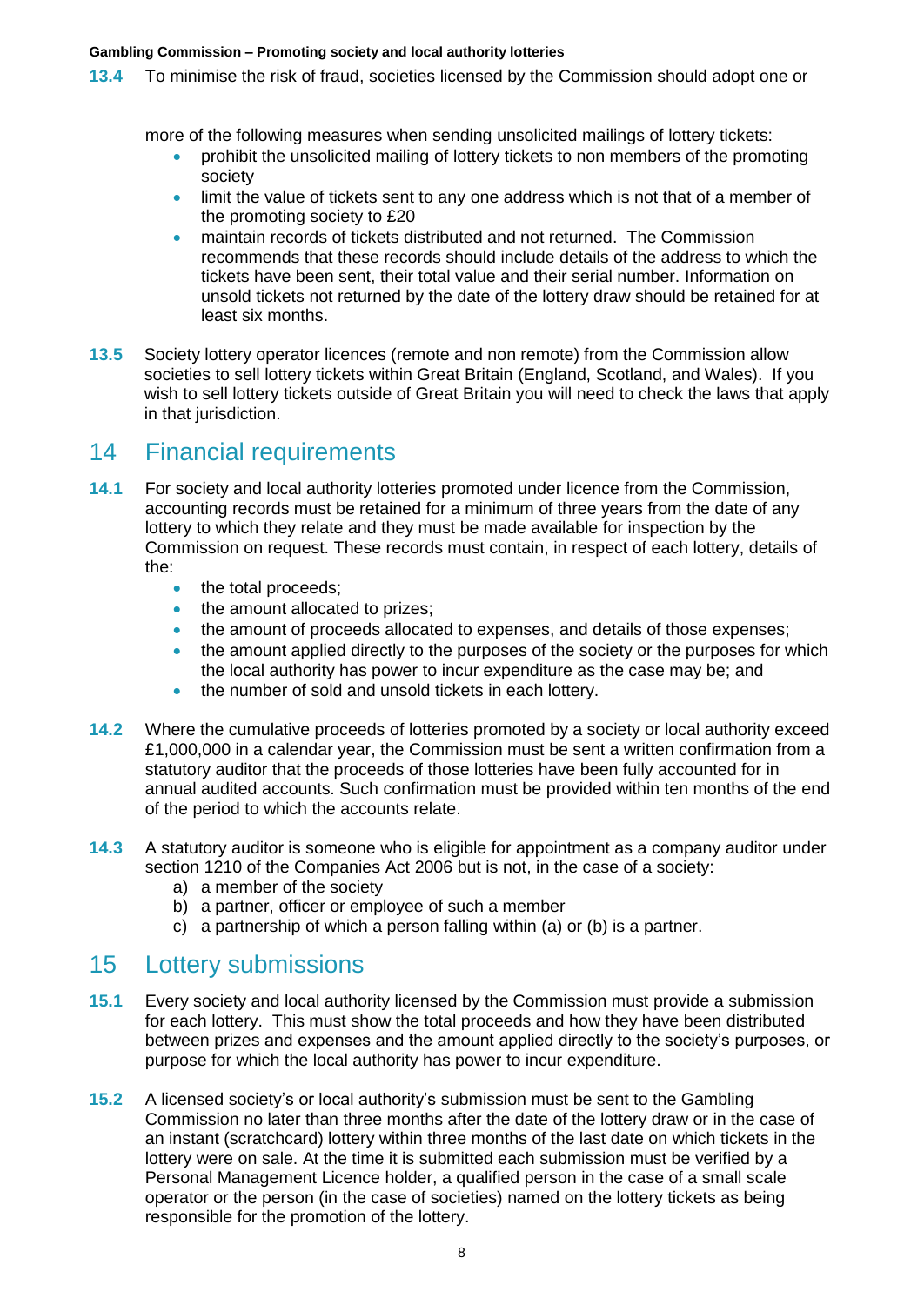- **15.3** Submissions can be sent to the Commission on-line using the relevant form or the form can be downloaded and sent through the post.
- **15.4** Every society registered with a local authority to run small society lotteries must submit a statement providing the following information:
	- the date on which tickets were available for sale or supply and the date of the draw
	- the total proceeds of the lottery (remote and non remote)
	- the amounts deducted by promoters of the lottery in providing prizes, including rollovers
	- the amounts deducted by the promoters of the lottery in respect of costs incurred in organising the lottery
	- the amount applied directly to the purpose for which the promoting society is conducted or for which the local authority has power to incur expenditure (at least 20% of the gross proceeds)
	- whether any expenses incurred in connection with the lottery were not paid for by deduction from the proceeds, and, if so, the amount of expenses and the sources from which they were paid.
- **15.5** A registered society's statement must be sent to the local authority within three months beginning on the day the draw (or last draw) in the lottery took place. It must be signed by two members of the society appointed in writing for that purpose by the society's governing body and accompanied by a copy of that appointment.

## 16 Social responsibility

- **16.1** Lotteries are a form of gambling and as such societies and local authorities are required to ensure that children and other vulnerable people are not exploited by their lottery.
- **16.2** The minimum age for participation in a society or local authority lottery is 16 years of age. A person commits an offence if they invite or allow a child to enter such a lottery. Licensed societies and local authorities running lotteries must have written policies and procedures in place to help prevent and deal with cases of under-age play.
- **16.3** Licence holders must take all reasonable steps to ensure that information about how to gamble responsibly and how to access information and help in respect of problem gambling is readily available.
- **16.4** Further information about social responsibility requirements is contained in the Commission's *Licence Conditions and Codes of Practice* document.

## 17 B3A lottery machines

**17.1** Section 235(2)(d) of the Act and Regulations under that section define a B3A machine as one where the results of the lottery are determined by the machine and/or the machine displays the results of the lottery without an interval of at least one hour between the sale of the ticket and the announcement of the result. These machines can only be sited in a members' club or miners' welfare institute holding a club gaming or club machine permit issued by the licensing authority. Clubs and institutes are entitled to site one category B3A machine on the premises.

## 18 Proceeds and profits

- **18.1** Section 254 of the Act clarifies what is meant by 'proceeds' and 'profits' of a lottery.
- **18.2** 'Proceeds' are the total amount paid for tickets before any deductions.
- **18.3** 'Profits' are the amount of proceeds less any deductions for prizes, rollovers, and reasonable expenses incurred in connection with running the lottery.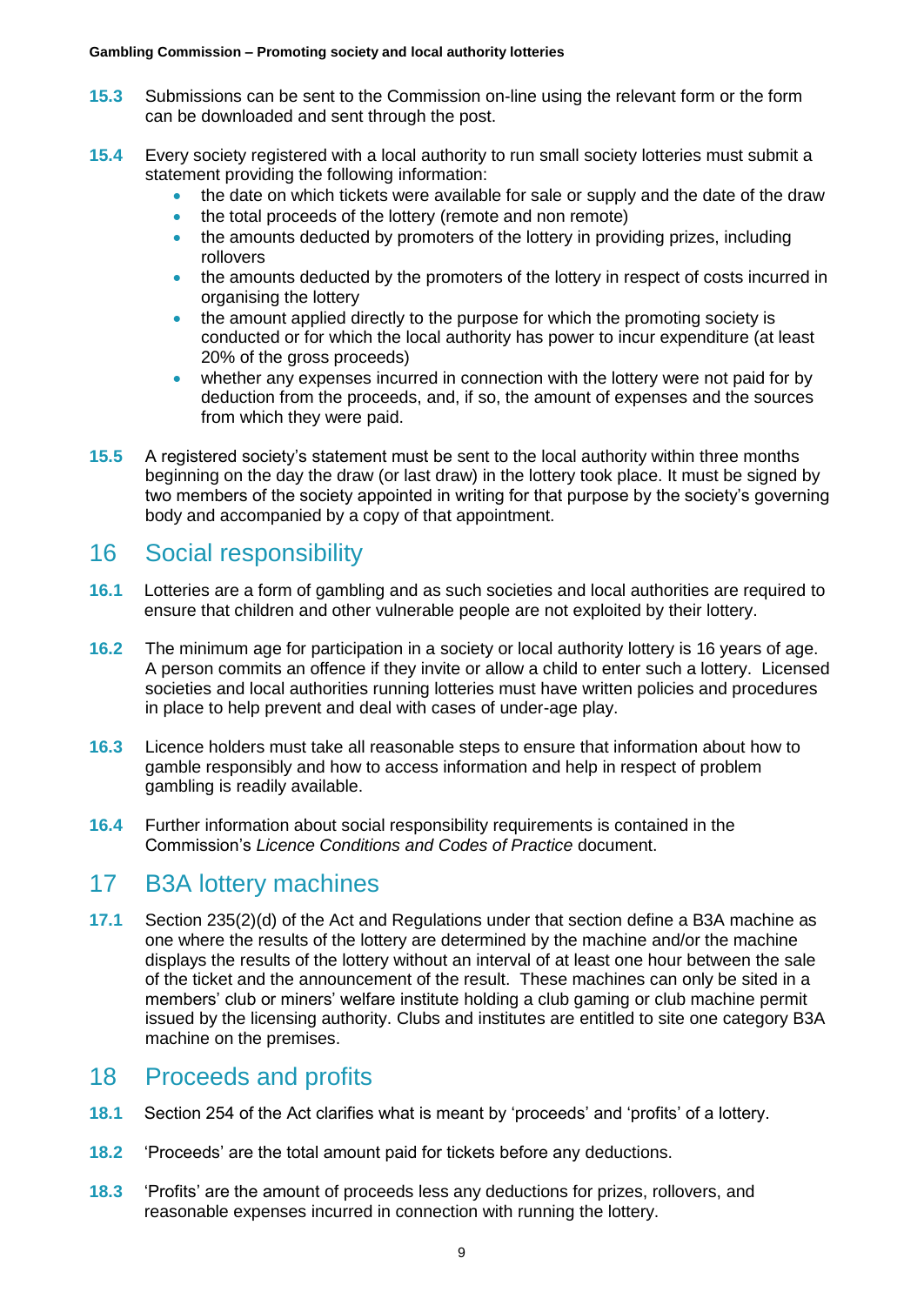#### 19 Misusing profits of lotteries

**19.1** Under section 260 of the Act it is an offence to use or permit profits from a large society or local authority lottery to be used for any purposes other than for the purpose for which the lottery was permitted or promoted. Section 261 applies the same offence to small society lotteries.

#### 20 Contacts

Gambling Commission [www.gamblingcommission.gov.uk](http://www.gamblingcommission.gov.uk/)

Department for Culture Media and Sport [www.culture.gov.uk](http://www.culture.gov.uk/)

The Lotteries Council [www.lotteriescouncil.org.uk](http://www.lotteriescouncil.org.uk/)

Hospice Lotteries Association [www.hospicelotteries.org.uk](http://www.hospicelotteries.org.uk/)

Gamcare [www.gamcare.org.uk](http://www.gamcare.org.uk/)

Responsible Gambling Trust [www.responsiblegamblingtrust.org.uk](http://www.responsiblegamblingtrust.org.uk/)

Charity Commission for England & Wales [www.charity-commission.gov.uk](http://www.charity-commission.gov.uk/)

Office of the Scottish Charities Regulator [www.oscr.gov.uk](http://www.oscr.gov.uk/) 

Trading Standards [www.tradingstandards.gov.uk](http://www.tradingstandards.gov.uk/)

Local Government Regulation [www.local.gov.uk](http://www.local.gov.uk/)

Institute of Fundraising [www.institute-of-fundraising.org.uk](http://www.institute-of-fundraising.org.uk/)

Charity Law Association [www.charitylawassociation.org.uk](http://www.charitylawassociation.org.uk/)

Committee of Advertising Practice [www.cap.org.uk](http://www.cap.org.uk/)

National Lottery Commission [www.natlotcomm.gov.uk](http://www.natlotcomm.gov.uk/)